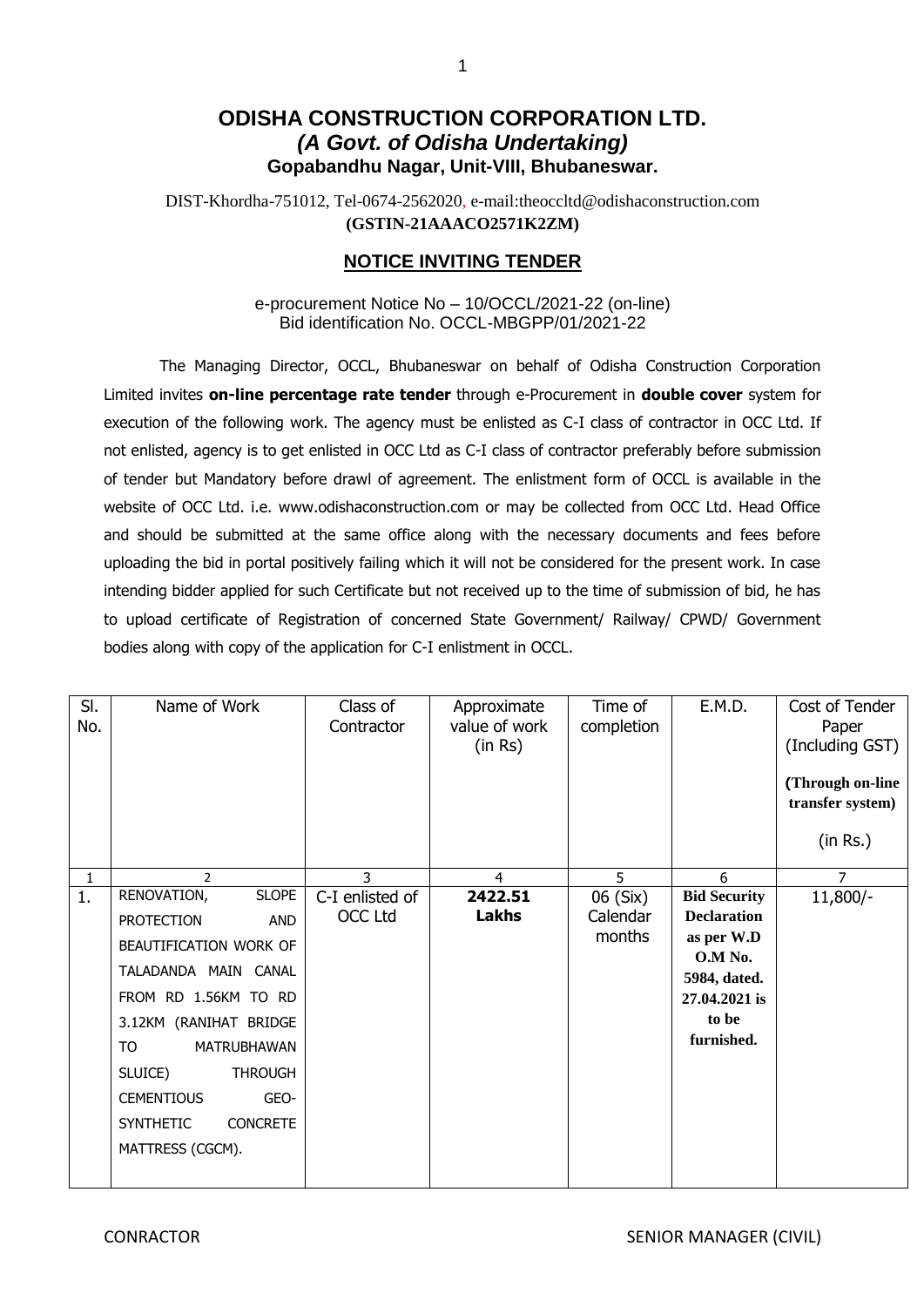1. The provision of on-line transfer of EMD/submission of EMD by any method has been exempted by the Govt. of Odisha till 31.12.2021. However, the Bidders have to submit a Bid Security Declaration as per Works Department Office Memorandum No. 5984, dated. 27.04.2021 as part of its bid.**(Annexure- F) of ITB, Section-II**

 $\mathfrak{D}$ 

2. The bidder shall transfer online the cost of bid documents for Rs.11,800.00 as shown in column 7 above through a process as mentioned in DTCN.

| Procurement<br>Officer | Availability of<br>Tender On-line | Submission of Bid<br>On-line | Date of Pre-Bid<br>Meeting | Date & Time of opening of Tender |              |
|------------------------|-----------------------------------|------------------------------|----------------------------|----------------------------------|--------------|
|                        |                                   |                              |                            | <b>Technical Bid</b>             | Financial    |
|                        |                                   |                              |                            |                                  | Bid          |
|                        | $\overline{2}$                    | 3                            | 4                          | 5                                | 6            |
| Managing               | From                              | <b>From</b>                  | 10.12.2021 at              | 20.12.2021 at 12.00              | To be        |
| Director, OCCL,        | 04.12.2021,                       | 04.12.2021,                  | 11.30 A.M in               | <b>Noon</b> at Head Office,      | intimated to |
| Bhubaneswar.           | 10.00 A. M                        | 10.00 A. M                   | virtual mode.              | OCCL, Bhubaneswar                | qualified    |
|                        |                                   |                              |                            |                                  | bidders      |
|                        | to                                | to                           |                            |                                  | after        |
|                        |                                   |                              |                            |                                  | evaluation   |
|                        | 18.12.2021,                       | 18.12.2021,                  |                            |                                  | of Technical |
|                        | 5.30 P.M                          | 5.30 P.M                     |                            |                                  | Bid.         |
|                        |                                   |                              |                            |                                  |              |

#### 3. **Procurement Details:**

- 4. Tender should be submitted On-line in [www.tendersodisha.gov.in](http://www.tendersodisha.gov.in/) **only**. Bid document consisting of qualification, information and eligibility criteria of bidders, specification and Bill of Quantities of the works are available in the web-sites www.tendersodisha.gov.in & [www.odishaconstruction.coma](http://www.odishaconstruction.com/)nd the set of terms and conditions of contract and other necessary documents can be seen in the web-site till last date of submission of Bid.
- 5. Bid validity period of the Tender is for a period of **90 (ninety) days** from the last date of submission of bid. **Conditional bid is subjected to penalty which shall be imposed as deemed fit**. If any bidder withdraws his Bid/ Tender before the said period or makes any modification in the terms and condition of the bid, penalty shall be imposed. Validity of tenders can also be extended if required without any monetary compensation.
- 6. No Engineer of Gazetted rank or other Gazetted Officer employed in Engineering or Administrative duties in any Engineering Department of the State Government/Corporation is allowed to work as a Contractor for a period of two years after his retirement from Government Service/Corporation service, without Government/Corporation permission.
- 7. The scanned copy(s) of **(i) proof towards on-line transfer of cost of Bid documents, (ii) Bid Security Declaration as per W.D O.M No. 5984, dated. 27.04.2021(Annexure- F) of ITB, Section-II(iii)Affidavit duly registered before**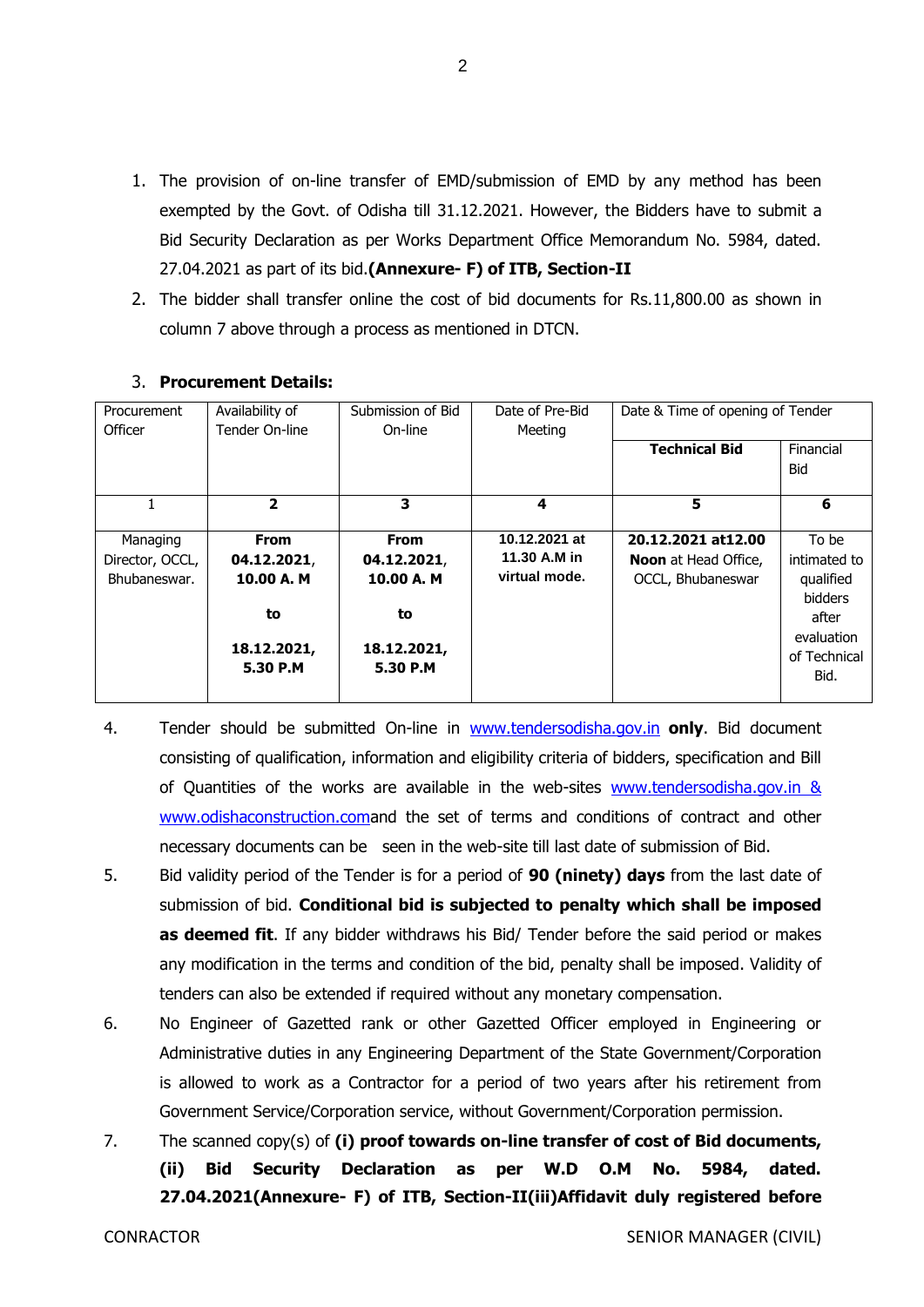**NOTARY regarding authenticity of documents (Annexure-A), (iv) No Relation Certificate (Annexure-B), (v) Undertaking to pay minimum wages (Annexure-E), (vi) Undertaking to pay royalty as per prevailing rate during the time of execution (Annexure-D), (vii) GST Registration Certificate, (viii) PAN Card, (ix) EPF registration certificate, (x) Valid OCC Ltd enlistment certificate and all other required documents as per the relevant clauses of DTCN and ITB should be uploaded in web-site** [www.tendersodisha.gov.in](http://www.tendersodisha.gov.in/) **at the time of submission of Bid.** The above mentioned affidavit, No relationship Certificate, undertakings as specified in Annexures must be as per the formats prescribed in the bid documents only. **If the affidavit, No relationship Certificate & the undertakings are submitted in any other format, then the tender inviting officer may reject the bid.** 

The bidders **not registered under GST in Odisha** are required to **submit an undertaking** in the form of an affidavit that, they are not registered under GST act in the state of Odisha as they have not started any business in the state and they have no liabilities under the said act. The successful bidders have to produce their documents regarding GST registration documents in the State of Odisha before drawl of the agreement.

**The successful L-1 bidder has to submit the original documents as cited above from Sl.No (ii) to Sl.No. (vi) under clause no. 7 of NIT along with other necessary documents before acceptance of the tender**

8. Additional Performance Security shall be submitted by the bidder when the bid amount is less than the estimated cost put to tender. In such an event, only the successful bidder who has quoted less bid price/rates than the estimated cost put to tender shall have to furnish an amount as stipulated below towards Additional Performance Security (APS) in shape of Demand Draft in favour of Ödisha Construction Corporation Ltd. payable at Bhubaneswar / Term Deposit Receipt (TDR) pledged in favour of Odisha Construction Corporation Limited/ Bank Guarantee in prescribed format **(Annexure-C)** in favour of Odisha Construction Corporation Limited from any nationalized/scheduled bank in India counter guaranteed by its local branch at Bhubaneswar within seven days of issue of Letter of Acceptance (LoA) by Odisha Construction Corporation Limited (by email) to the successful bidder otherwise the bid of the successful bidder shall be cancelled and further proceedings for blacklisting shall be initiated against the bidder.

| SI.<br>No.     | Range of difference between the estimated<br>cost put to tender and bid amount | <b>Additional Security to be</b><br>the<br>deposited by |
|----------------|--------------------------------------------------------------------------------|---------------------------------------------------------|
|                |                                                                                | successful bidder                                       |
| $\mathbf{1}$   | Below 5%                                                                       | No additional Security                                  |
| $\overline{2}$ | From 5% and above and below 10%                                                | 50% of (Difference between                              |
|                |                                                                                | estimated cost put to tender                            |
|                |                                                                                | and Bid amount)                                         |
| $\overline{3}$ | From 10% and above                                                             | 150% of (Difference between                             |
|                |                                                                                | estimated cost put to tender                            |
|                |                                                                                | and Bid amount)                                         |